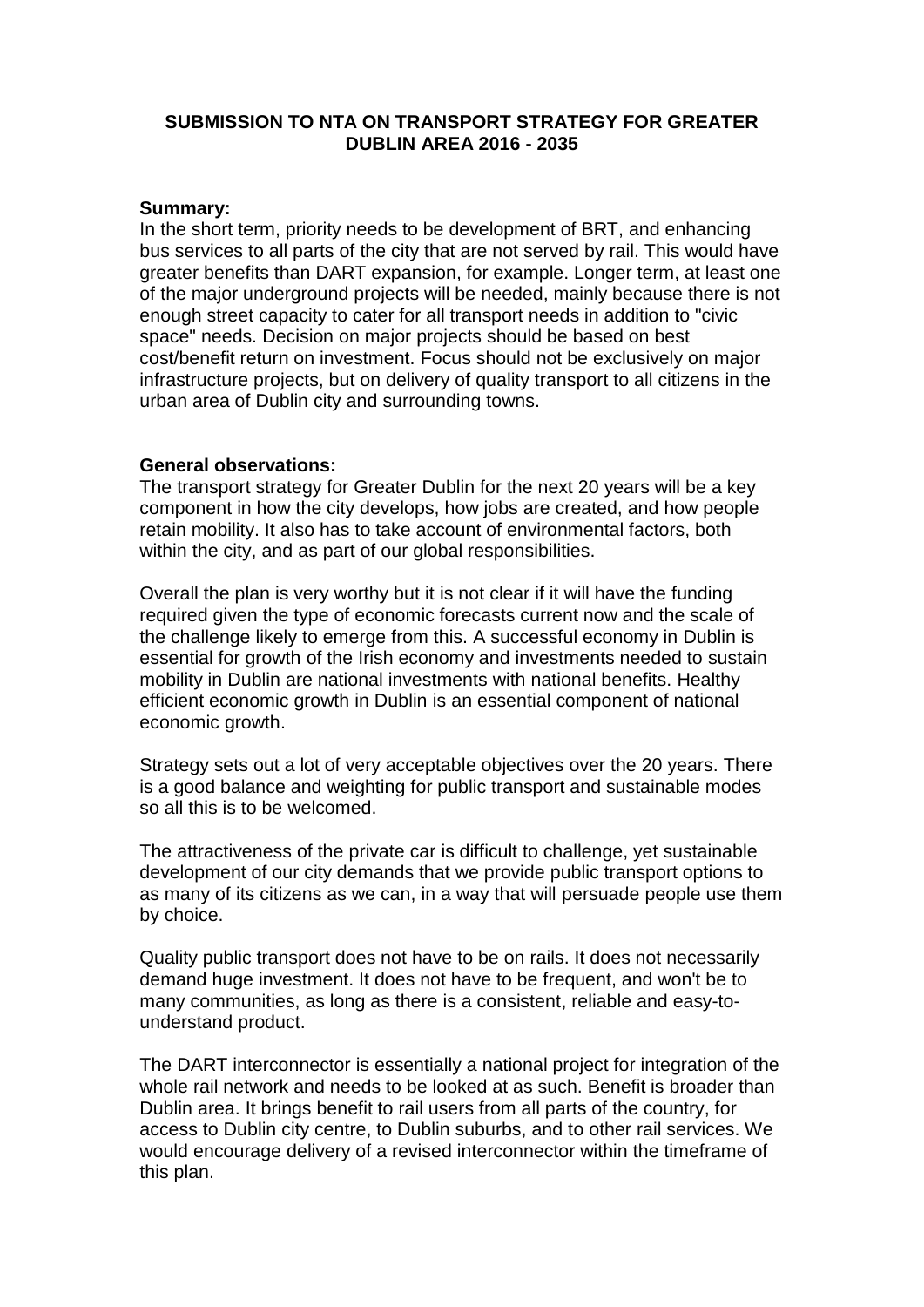The draft strategy document has an over-emphasis on certain criteria for assessing and ranking project priorities. Capacity by mode criteria are mentioned frequently. Yet these are not written in stone. BRT, for example, can carry far more passengers per hour than suggested. The document should rely more on economic criteria (including qualitative community and environmental benefits), with projects ranked by return on investment, and those with greatest return getting priority.

Delivering good public transport for the greater Dublin area needs to focus on the total population needs. This includes all living within the urban area and major outlying towns. There should be a clear objective to provide quality public transport to all citizens within these urban areas. Point noted in 3.2.6 that large parts of GDA are not viable for public transport is relevant for rural areas and small villages only. In order to facilitate good use of public transport, future housing and other development should be focused as much as possible close to rail and other high quality transport services.

There is an argument that much of the currently planned, and long-term planned initiatives will improve transport quality for those who already have better transport, while those who don't have such high quality will not benefit much at all. For example, focusing on improvements to existing rail corridors, where there is already good transport provision, rather than focusing on delivering better quality transport to those whose service is not so good, seems misplaced. The point made in 1.1.5 about Luas CrossCity and Phoenix Park Tunnel "not enough to engender a significant mode shift" is an acknowledgement of this argument.

If sustainable school transport is to be tackled then the only way it can be done is with a bus-based school transport system in urban areas. Walking and cycling are only part of the solution, as distances are often too long.

There is little mention of freight or deliveries but this is crucial in considering the city centre and providing for efficient orbital movement. Plans for deliveries and waste removal need to be built in to the transport projects, rather than looking for solutions when the project is done.

Talk of demand management on the m50 is a concern, as this will just spill traffic onto parallel roads causing massive congestion. Continued heavy car dependence for these types of movements will just have to be faced up to and the Leinster orbital and eastern bypass will need to come back onto the agenda seriously. These will also be important in terms of continued good port accessibility and reasonable freight movement speeds without the excessive delays which are happening now.

One concern is that the demand projections seem very modest. A 25% increase in travel demand between 2011 and 2035 amounts to no more than 1% a year. This is low by historic standards, and seems low for the future, given the likely continued predominance of the Dublin region in Irish economic and population development.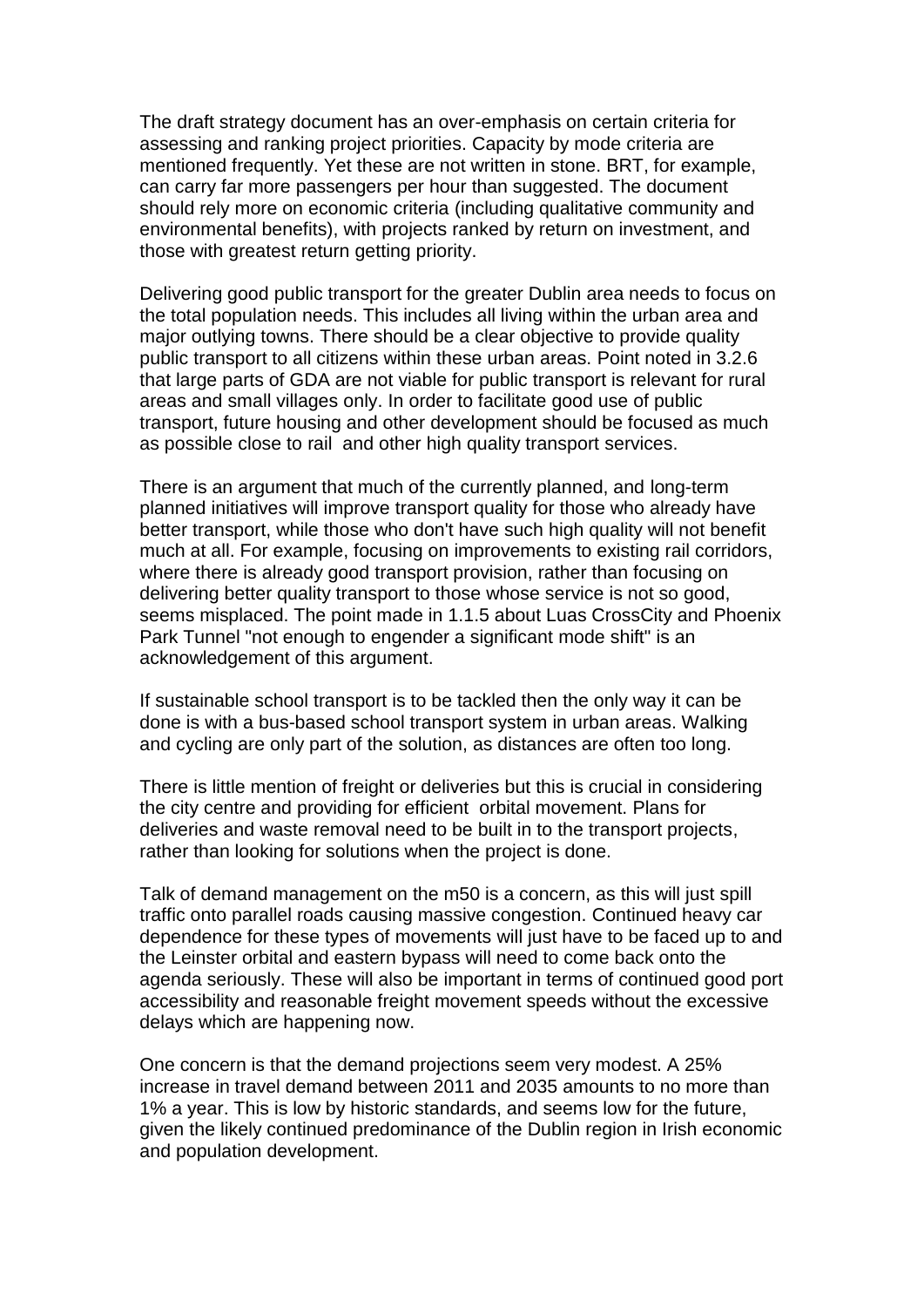Encouragement to use public transport should be focused on off-peak as much as peak travel. This makes the public transport more sustainable financially, while giving environmental benefits through less traffic. Additional incentives to move some journeys from peak to off-peak would reduce congestion and reduce capital expenditure required.

The report needs to have more quantitative data to support the argumentation, including: Costs and benefits of options Demand analysis by mode Current growth by mode and extrapolation of these trends Current and short term growth potential in system capacity by mode

#### **Metro North and DART Underground**

It is clear that at least one of these projects will need to go ahead in the long term, and preferably both within the 20 year horizon. There is not enough scope on city streets to accommodate all the transport needs, in addition to space for living city (wider footpaths etc), so major transport developments need to be underground. An additional advantage of this is delivery of higher speeds, with more time-saving benefits to users, and lower operating costs. Key issue will be timing, based on affordability, and economic case. Each project should be subject to a rigorous cost/benefit analysis, with public debate on the economic merits of each.

If it comes to prioritising one over the other, or to choosing which should happen first, there is no obvious winner. Metro North would provide a fast, high capacity north/south link, which benefits mobility across the city very significantly. It also has value in providing a rail link to Dublin Airport, which would give speedy access to key locations in city centre.

DART Underground has a broader national benefit, giving more integration for longer distance travellers, including those from outside the Greater Dublin Area. It needs to be considered in a broader context than Dublin Area strategy.

Either or both of these projects are favoured over additional on street Luas in city centre. There is not enough street space to accommodate more tramlines, given requirements for other users, including bus services required for parts of the city not served by rail.

These projects, if developed, need to be planned for the long-term. Adding stations and/or lengthening platforms, would be more difficult once built, so best to get it right first time (rather than the M50 scenario).

#### **Bus Rapid Transit (BRT)**

BRT gets some, but not a lot, of mention in the strategy. It appears that there is some commitment to deliver, but it is not highlighted in the way that some high profile rail projects are.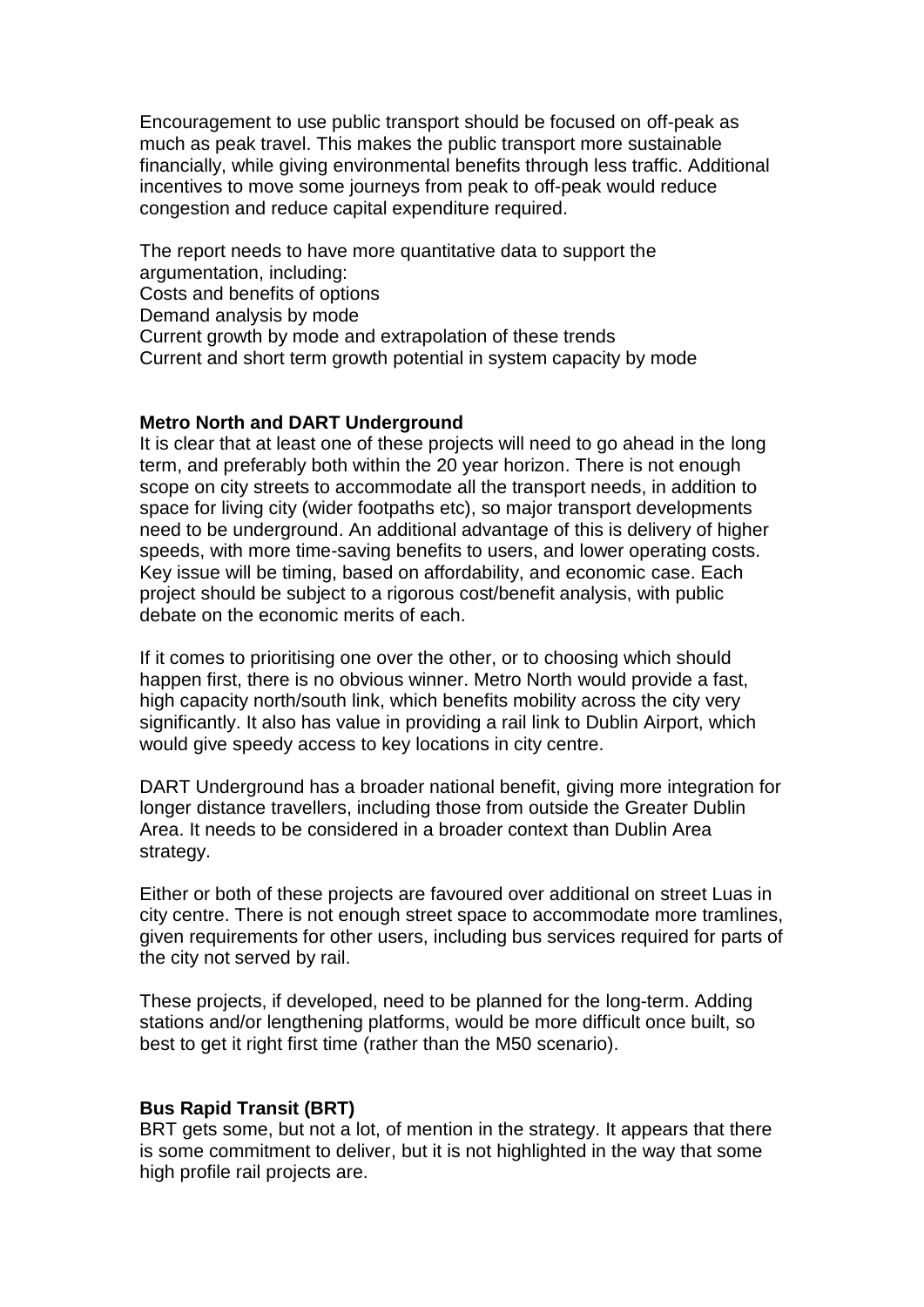Given funding constraints, low population density, high car ownership, it is clear that BRT is a far more practical way of delivering high quality public transport to a large section of the Dublin region population. It is also low risk, with most of the capital cost transferable in the event that it is not successful.

Some comments in relation to how this might be best developed: there is still a public perception that this is just a bus dressed up in a different way. Some public awareness is needed on the concept, and how it can deliver a quality service to the same standard as light rail

recognise that BRT, either on its own or in combination with conventional buses, can deliver significantly higher volumes of passengers per hour than has been assumed in studies to date

as BRT is primarily a concept built around vehicles with high standee capacity, it is clearly more acceptable to users over shorter distances. BRT should initially be prioritised on shorter routes to test its effectiveness and acceptability

following on from that point, we need to accept that, in the context of longer distances in Dublin commuting, many users will regard access to a seat as important. Therefore, use of conventional buses, including double deck buses and coaches, along BRT corridors needs to be part of the solution BRT has by far the greatest potential for delivering high quality public transport to all parts of Dublin city. For this reason, and due its low capital cost per km, it should be prioritised in the short term

The value of the Port Tunnel, especially for Airport access, is noted in 3.3.7. Port Tunnel services are likely to continue to be more attractive than BRT for end to end traffic between city centre and Swords as well as Airport.

It should be noted that BRT cost per km is expected to be between 25% and 33% of light rail costs for same distance. It is also worth noting that each of the five proposed BRT lines is expected to have demand well in excess of demand for Cabra Luas, thereby confirming that more people and more journeys can be facilitated at a fraction of the cost.

#### **Conventional bus services**

A 20 year strategy is not just about major construction projects. It is about how we use our resources to best effect to achieve the aims of increasing public transport use and reducing dependence on private car.

Bus will continue to be the main public transport mode in Dublin, so it needs to get most attention. We cannot deliver rail service or even BRT to all parts of the city and surroundings, so we need to put great emphasis into delivery of high quality bus services, and selling the benefits to potential users, who would have a negative image of bus transport, and who would currently not consider bus as an option.

Agree with (3.6) "improvements needed to quality of public transport and how it is perceived".

Bus services have improved considerably, but not enough to persuade those with access to a car that it is a serious contender as a choice.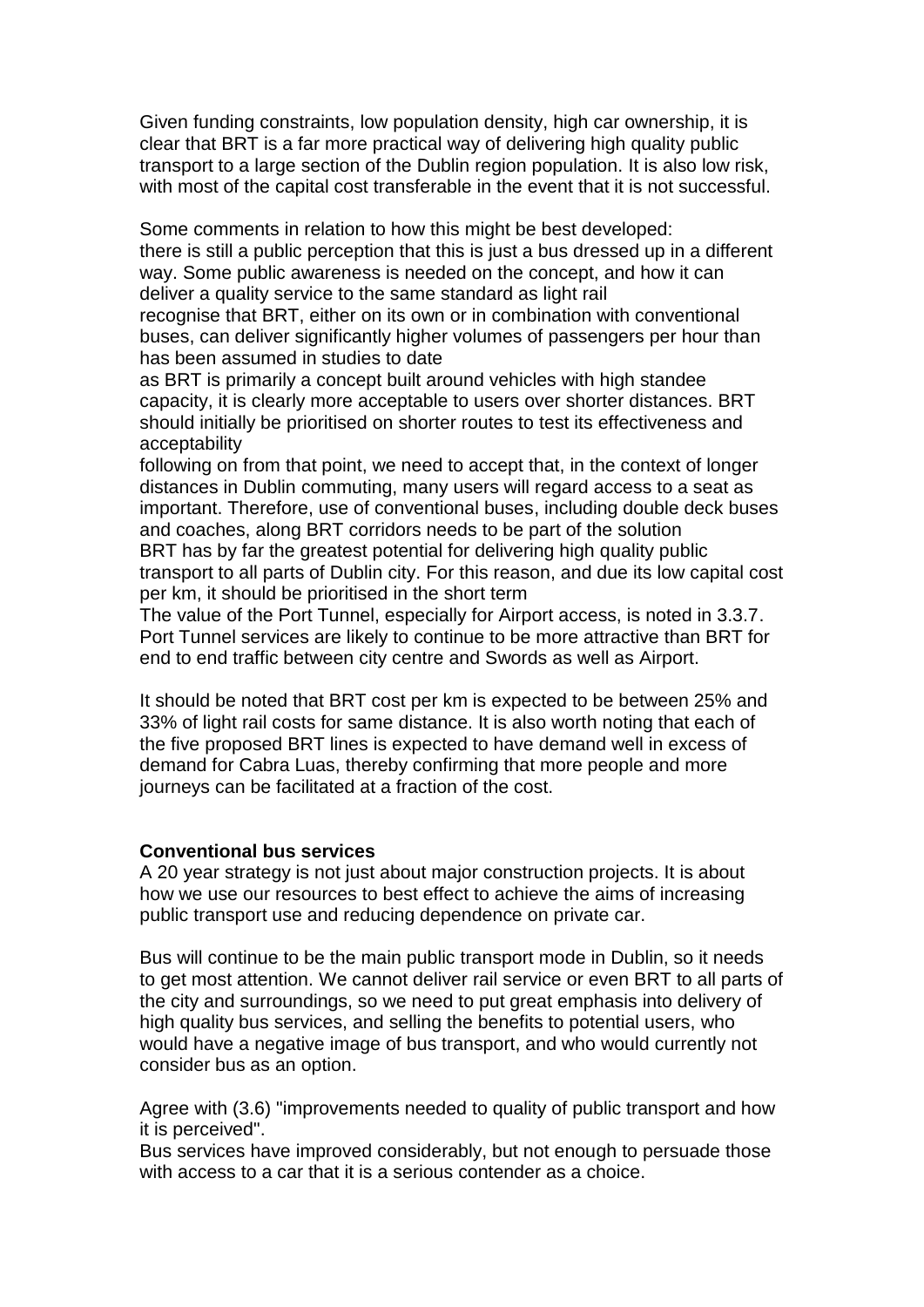Benefits have come from RTPI, College Green bus corridor, consistent "clockface" products. Public awareness of these improvements is still not high.

Much needs to be done to deliver service as per product, with strong incentives/penalties (as with Luas) and a culture that puts delivery of service first priority, while maintaining standards, professionalism and good practice. Environmental benefit of newer buses is substantial, again public awareness is low. The idea of the polluting Diesel compared to clean electric tram is a thing of the past as bus emissions are now so low.

Increase in cycling can have a negative effect on bus speeds where road space is shared. This is an argument for separating cyclists from bus corridors and bus lanes

Agreed that pinch points have a major impact on attractiveness of bus (3.2.3) and eliminating them must be a strong imperative

It will never be possible to increase public transport share in corridors with no rail service to the same level as those with rail. However, with policies focused on the things that make a bus service high quality we can go a long way there.

#### **Development of the Strategy**

Drogheda corridor - It is hard to see what is the value in investing in electrification of the line to Balbriggan. DART is not necessary for a capacity increase. Capacity increase can be delivered with Diesel trains. The quality of the service (comfort, reliability etc) on the Drogheda line is excellent. What is missing is off-peak frequency. This can be resolved, and patronage increased, by greater utilisation of the existing assets allocated to this line.

Due distance and customer expectations, current DART stock are not suitable for this line. It needs different stock specification to DART, with e.g. toilets, higher seat backs, also better seat/standee ratio.

Electric trains are at their most efficient when stations are closer together. Note the following distances between stations: Connolly to Malahide average - 1.6km Connolly to Maynooth average - 2.4km Malahide to Rush & Lusk average - 4 km Rush & Lusk to Balbriggan average - 6.5km

This indicates that there would be greater efficiencies in promoting DART to Maynooth. DART should not be extended to Balbriggan unless as part of a committed DART Underground, and then only with new rolling stock specified for longer runs. It may be worthwhile extending DART to Donabate (or at most Rush & Lusk) as a benefit would be to give a turn back location off the mainline (either third platform or siding north of the station), which would give greater flexibility and reliability of scheduling than Malahide can.

Lucan corridor - the case for Luas to Lucan does not appear to be strong. This is one example of where analysis of demand, and theoretical capacity by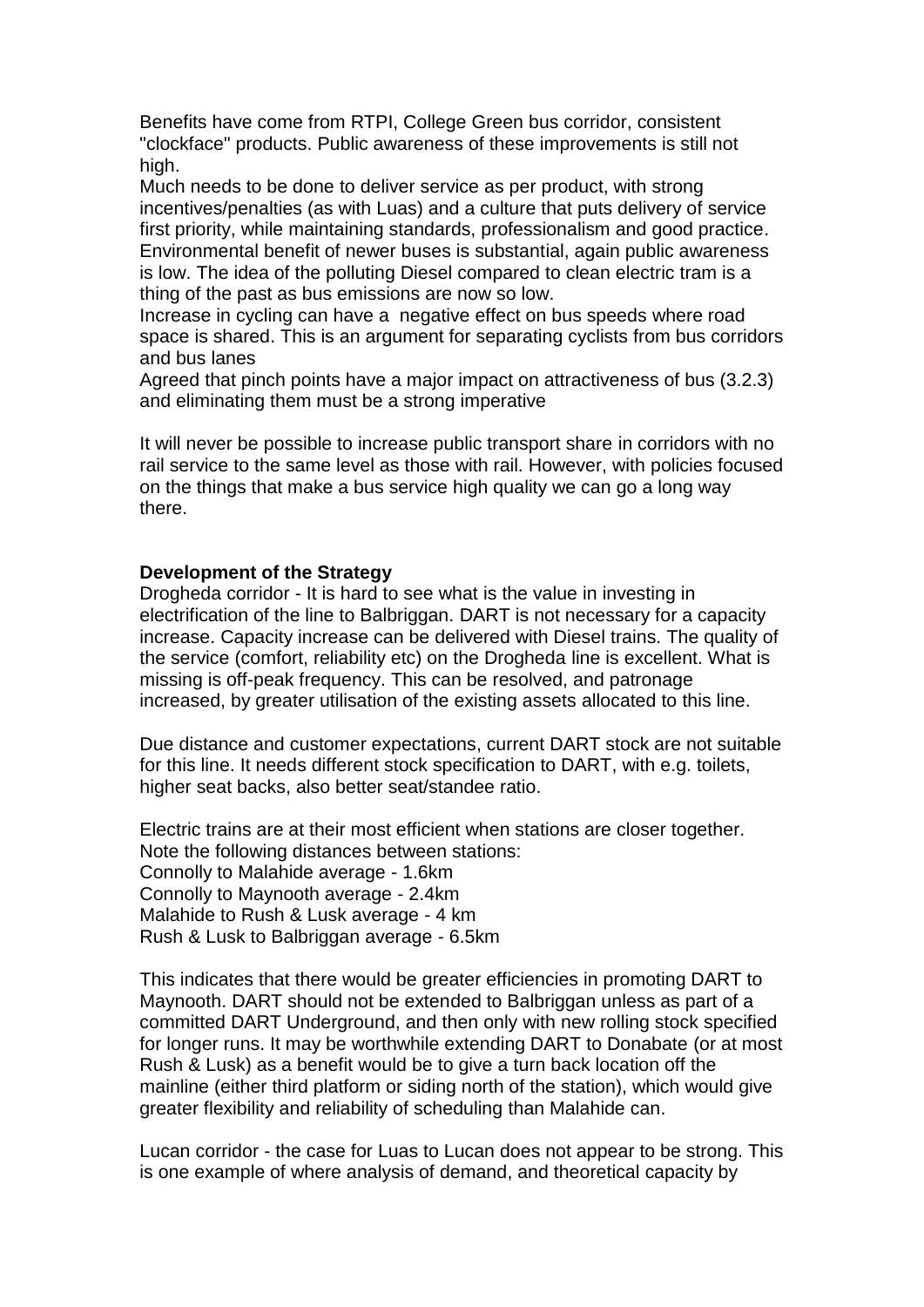mode, seem to be determining the case for investment. It is clear that with Chapelizod bypass, bus priority on the Quays and in Lucan area, express buses and BRT would be fine in terms of capacity and of service quality.

In the event that Luas was built for Lucan, it should share city route with existing Red Line, as this corridor is underutilised, and other corridors are required for bus. This would also save investment cost and disruption to scarce city centre space.

Luas extensions - extensions to existing Luas lines make more sense, and are likely to show a better return in a cost/benefit analysis. Extension from Broombridge to Finglas would increase the use of what will be an underutilised line. Extension east from Point is also supported, as is Luas to Bray, all these subject to a business case that ranks them higher than alternative use of money.

BRT - the momentum for BRT in Dublin within the next two to three years needs to be pushed. BRT is more suitable for shorter journeys, and that is where the investment and service delivery should start. With hindsight, it is clear that Swords was not the best route for initiating this concept, due to expectations generated of Metro to Swords impacted on public acceptability long distance, with many end to end services as express using Port Tunnel. These services would continue to be more attractive than BRT due high seat ratio

The proposed Swords BRT should be developed as planned from Santry/Northwood to St. Stephen's Green, and continued to Belfield, with possible extension to Stillorgan/Foxrock.

The Clongriffin to Tallaght line should also be developed soon, with full northside to Clongriffin and southside as far as Rathfarnham being priority. These routes are not only shorter, but would have loading distributed more throughout their length, resulting in relatively short standing journeys.

Blanchardstown needs to be considered more carefully, as again journey times are long, most boardings would be in Blanchardstown, and there would be customer resistance to high standee capacity. There is also a drawback in that the BRT is planned to not serve the city centre. Blanchardstown BRT would most likely need to be augmented by end to end express conventional buses in peak.

As with other modes, BRT plans must be subject to cost/benefit analysis. However, it is clear that with lower capital costs, and greater flexibility, BRT will produce a higher return on investment than on street trams. Cost/benefit also needs to take account of impact on non-users, as well as users. BRT should be more positive in this context, as the corridor can be used by other buses, and feed can be taken from off the BRT network. Light rail on street, especially in city centre, has a negative impact on other public transport users, due displacement of bus routes and stops.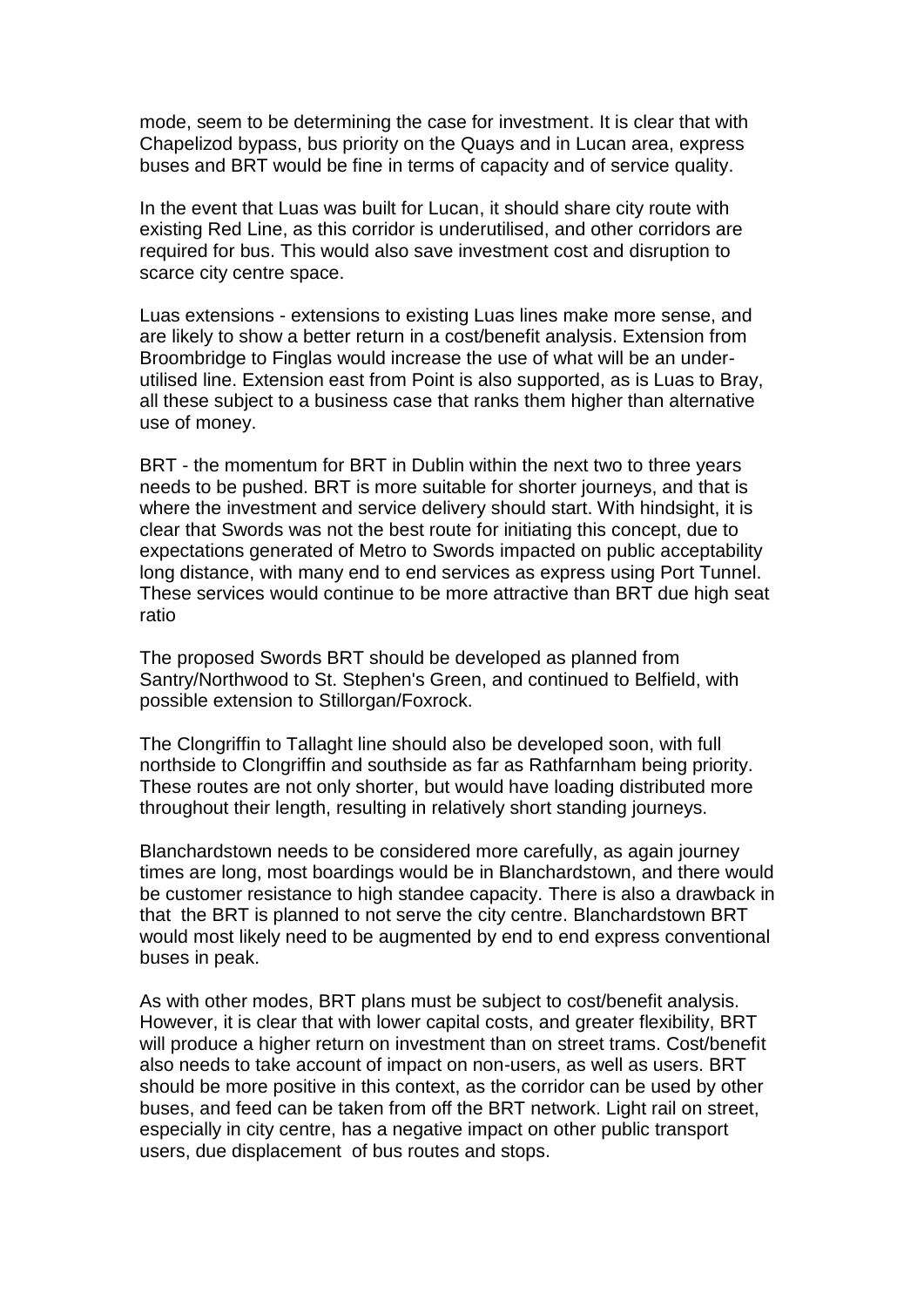### **Transport services and integration**

The services aspect of this strategy is critical. Ultimately, the quality of service to customers is about understanding their needs, and planning and delivering service to meet that need. Public transport in Dublin will continue to be mainly bus based, therefore attention to bus services is most important for optimising public transport usage in Dublin. Getting best value out of our bus services is as much about product planning and delivery as about infrastructure. We need to focus on product planning and delivery as much as on the major projects.

Key to encouraging use of buses is waiting time and journey time. Journey time has improved on many corridors with bus lanes, and is quite competitive with car at least at certain times of day. Waiting time is a function of frequency and/or product, and reliability.

Luas works on a "frequency" basis, so if tram is every 8 minutes, then longest waiting time should be 8 minutes and average should be 4 minutes. This approach will not work with buses, because due to limited demand on most routes, frequency is not strong enough for "turn up and go".

Report in 6.1 refers to "high frequency" bus routes at those with 10 minute peak frequency and 15 - 20 minute off-peak frequency. This is not "high frequency". High frequency is when the service is frequent enough that most people are happy to turn up and go. Frequencies on Dublin's bus routes are such that a timetable is necessary, and waiting time can be minimised by using a timetable (planned departure time) in conjunction with RTPI.

The standard operating pattern for buses in other European countries is for consistent timetables, at same time past the hour, with stop specific timetables. Customers would know to the minute what time their bus is due at their stop, thereby reducing their waiting time to a minimum. This works for any frequency from every 10 minutes to hourly. We could make use of bus services far more attractive if we could reduce waiting times by applying similar operating systems to the norm in other cities, accompanied by a promotional campaign that makes potential users aware.

Integration, and indeed meeting customer needs, is being hampered by inadequate bus stops in city centre. Distances between stops is too long, and buses are not connecting with each other, or with Luas, as a result. This needs an audit of space available, and how to maximise use of it.

We should be wary of any plans that require interchange for access to city centre. Interchange will work in city centre for access from one suburb to another, but enforced interchange (either within mode or between modes) for access to/from city centre is likely to encounter strong consumer resistance. For that reason, shuttle commuter train to Greystones (6.3) is not a good idea. Transfer is not customer friendly. There are issues with interchange, stock quality of DART, crowding on the DARTs that connect etc. Trying to enforce this would encourage more people to use their car, or express buses, rather than trains. We need to plan on all commuter services accessing city centre.